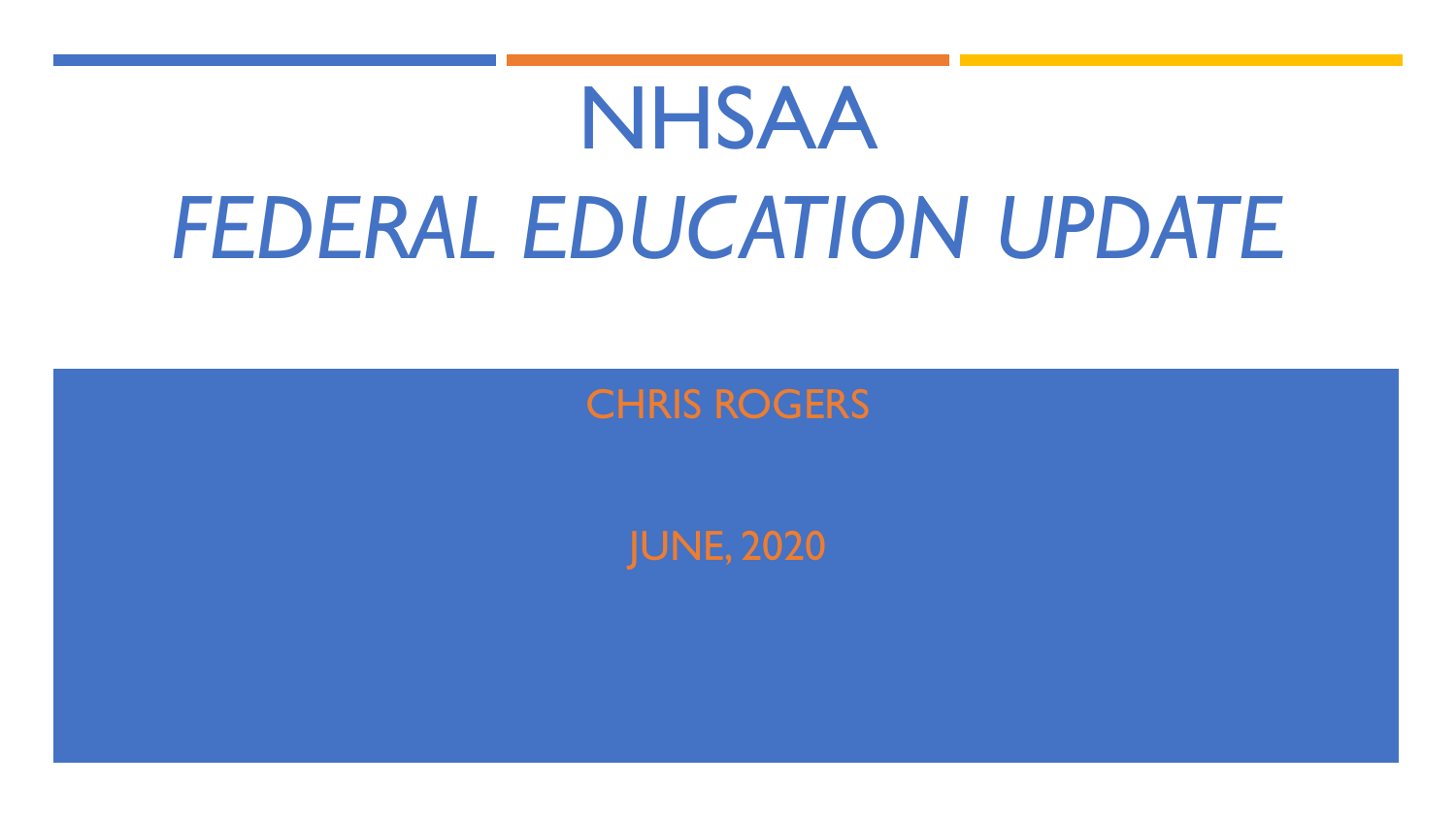#### **EDUCATION POLICY 101**

- **EXTERGE A** Advocacy engages all three levels of the federal government
	- **E** Legislative
		- ¡ H.R.6074 Coronavirus Preparedness and Response Supplemental Appropriations Act
		- **E** H.R.6201 Families First Coronavirus Response Act
		- **E** H.R. 266 \$484B Interim Economic Relief Deal
		- **E** H.R.748 CARES Act
		- ¡ H.R. 6800 The Health and Economic Recovery Omnibus Emergency Solutions (HEROES) Act
		- E-Rate Call-to-Action
	- Judicial
		- **Expinoza v. Montana Department of Revenue**
		- **DACA**
- Executive
	- **Equitable Services Call-to-Action**
	- **USDA Mealtime Waivers**
	- **Title IX Regulations**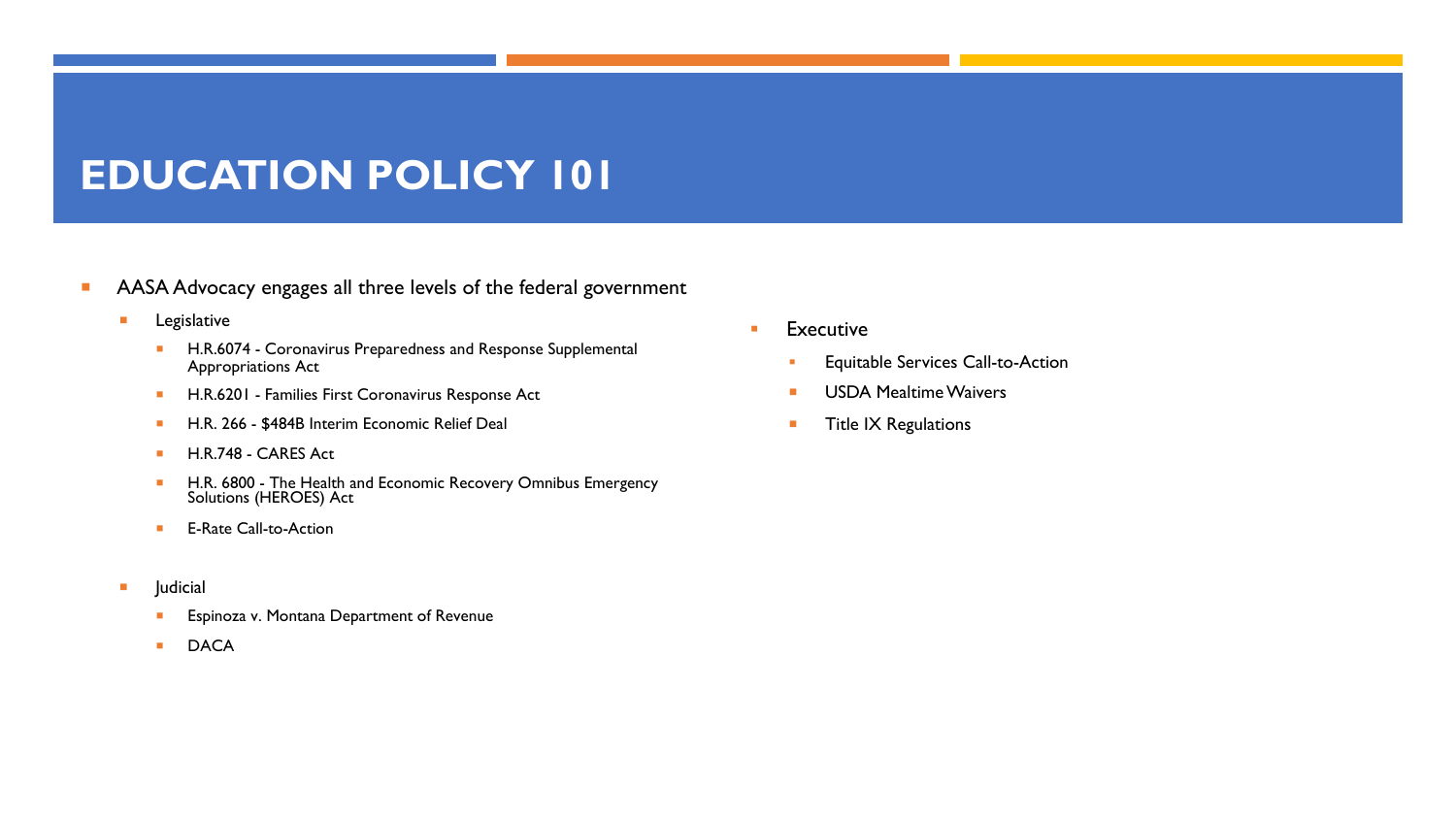#### **H.R.6074 - CORONAVIRUS PREPAREDNESS AND RESPONSE SUPPLEMENTAL APPROPRIATIONS ACT**

- **Background:** H.R.6074 the Coronavirus Preparedness and Response Supplemental Appropriations Act – was signed into law on March 6, 2020. Specifically, the bipartisan measure provided \$8.3 billion in emergency aide to the Dept. of Health and Human Services, State, and Centers for Disease Control to fund the following activities:
	- Developing, manufacturing, and procuring vaccines and other medical supplies;
	- Grants for state, local, and tribal public health agencies and organizations; and
	- Loans for affected small businesses:
- **Takeaways:** Although this bill was far from the largest measure to come out of Congress for the past few month, the act does represent a turning point in when the federal government began seriously responding to this issue.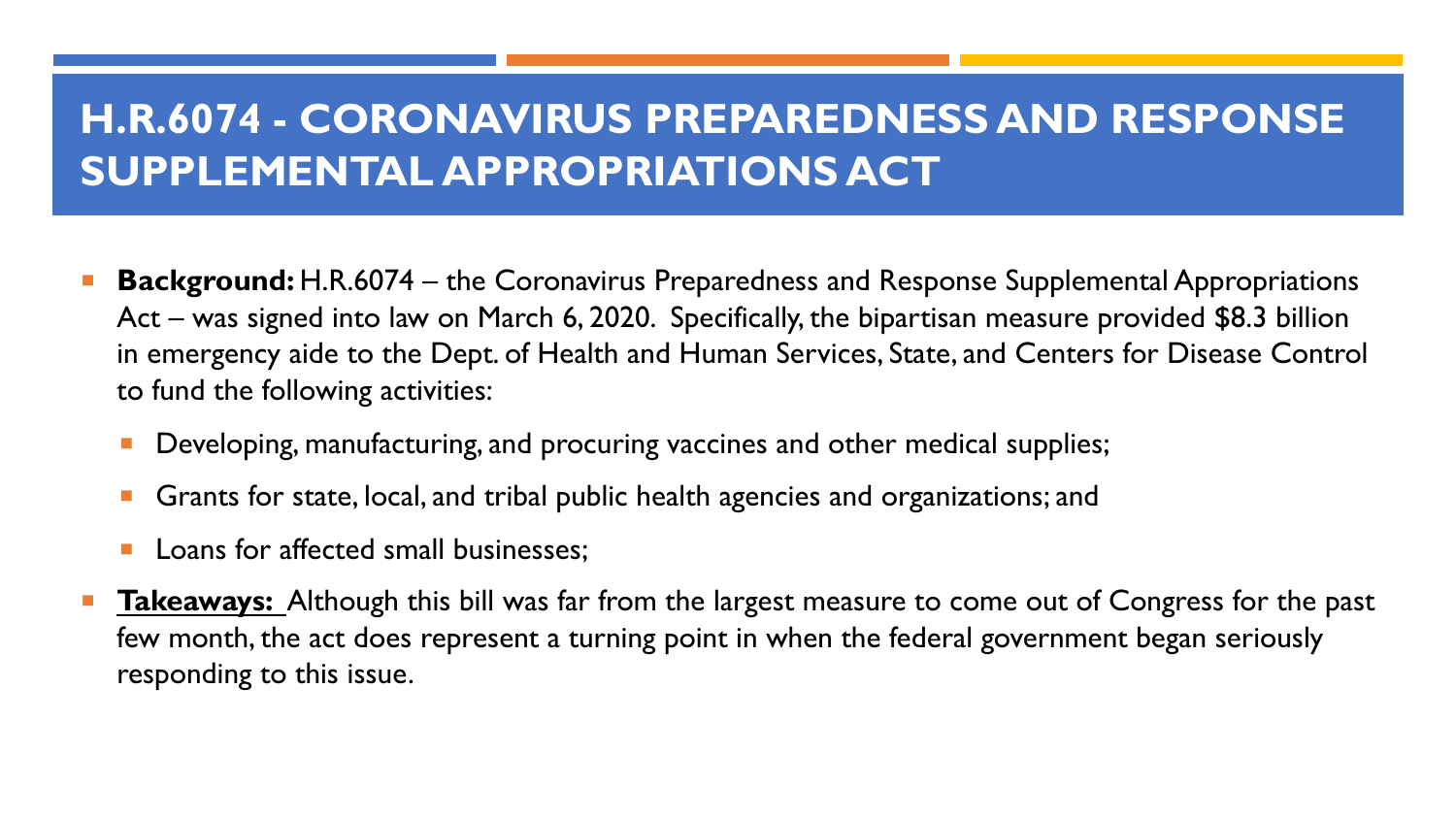#### **H.R.6201 - FAMILIES FIRST CORONAVIRUS RESPONSE ACT**

**Background:** H.R.6074 – the Families First Coronavirus Response Act – was signed into law on March 18, 2020. The bill passed with strong bipartisan support and assists state and local agencies by promoting food security for low-income individuals, giving paid leave to some workers, increasing funding for unemployment insurance, and establishing free testing for COVID-19.

- **Nutrition:** The bill grants the U.S. Department of Agriculture (USDA) authority to issue nationwide waivers that (1) can increase programmatic costs; (2) allow districts to forgo meal pattern feeding requirements; (3) permit non-congregate feeding sites; and (4) temporarily waive accountability/reporting requirements associated the federal school meal programs.
- **Unemployment:** Under the law, school employees would be entitled to an initial 10 days of unpaid sick leave if they are impacted by the coronavirus. This would be followed by paid leave equal to at least two-thirds of their normal pay. There are caps on the paid leave of \$200 per day and \$10,000 in the aggregate.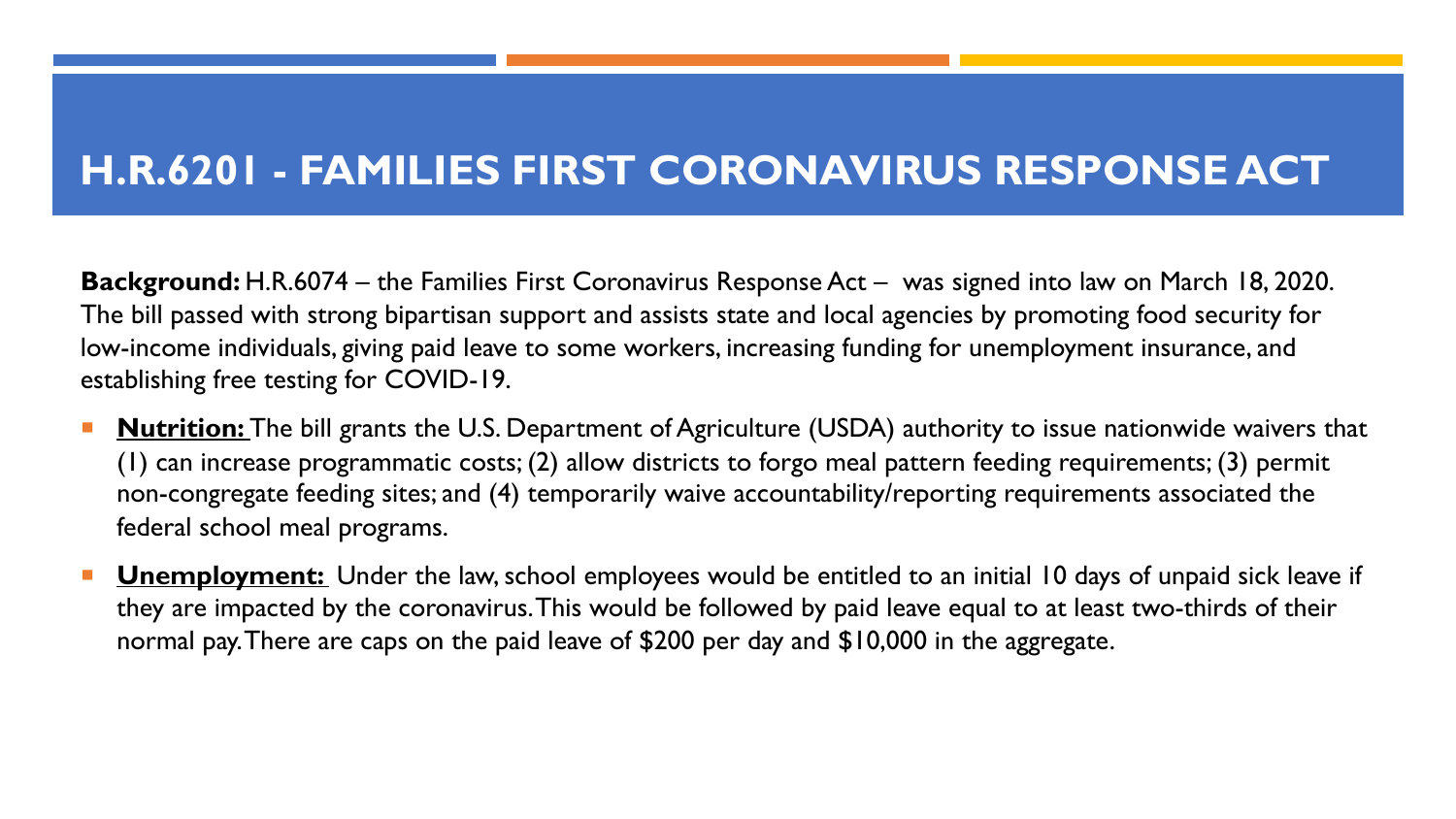#### **S.3548 - CORONAVIRUS AID, RELIEF, AND ECONOMIC SECURITY (CARES) ACT**

**Background:** H.R.6074 – the(CARES) Act – was signed into law on March 27, 2020. The \$2T package was passed with bipartisan support and earmarks \$13.5 billion for K-12 schools, \$14.25 billion for higher education, and \$3 billion for governors to use at their discretion to assist K-12 and higher education institutions impacted by Coronavirus. Four grant programs were created by the CARES Act: (1) Education Stabilization Fund Discretionary Grants; (2)Governor's Emergency Education Relief Fund; (3) Elementary and Secondary School Emergency Relief Fund; and (4) Higher Education Emergency Relief Fund.

Specific to \$13.2 billion for K-12 in the CARES Act, The money must be spent by September 2021. Once the funds are out here is how you can use them:

- **E** Any activity authorized in ESSA, IDEA and Perkins CTE
- To coordinate with public health departments to prevent, prepare and respond to COVID-19
- To address the unique needs of low-income students, students with disabilities, English-learners, racial and ethnic minorities, homeless and foster care youth
- **PD** for staff on sanitation and minimizing spread of pandemic and purchasing supplies to clean and sanitize buildings
- Planning for and coordinating long-term closures including how to do meal services, how to provide tech/online learning, how to carry out IDEA, etc.
- Providing mental health services/supports
- Planning and implementing activities related to summer learning and afterschool programs, including providing classroom instruction or online learning during the summer months, and addressing the needs of vulnerable children
- Any other activity necessary to maintain the operation and continuity to employ existing staff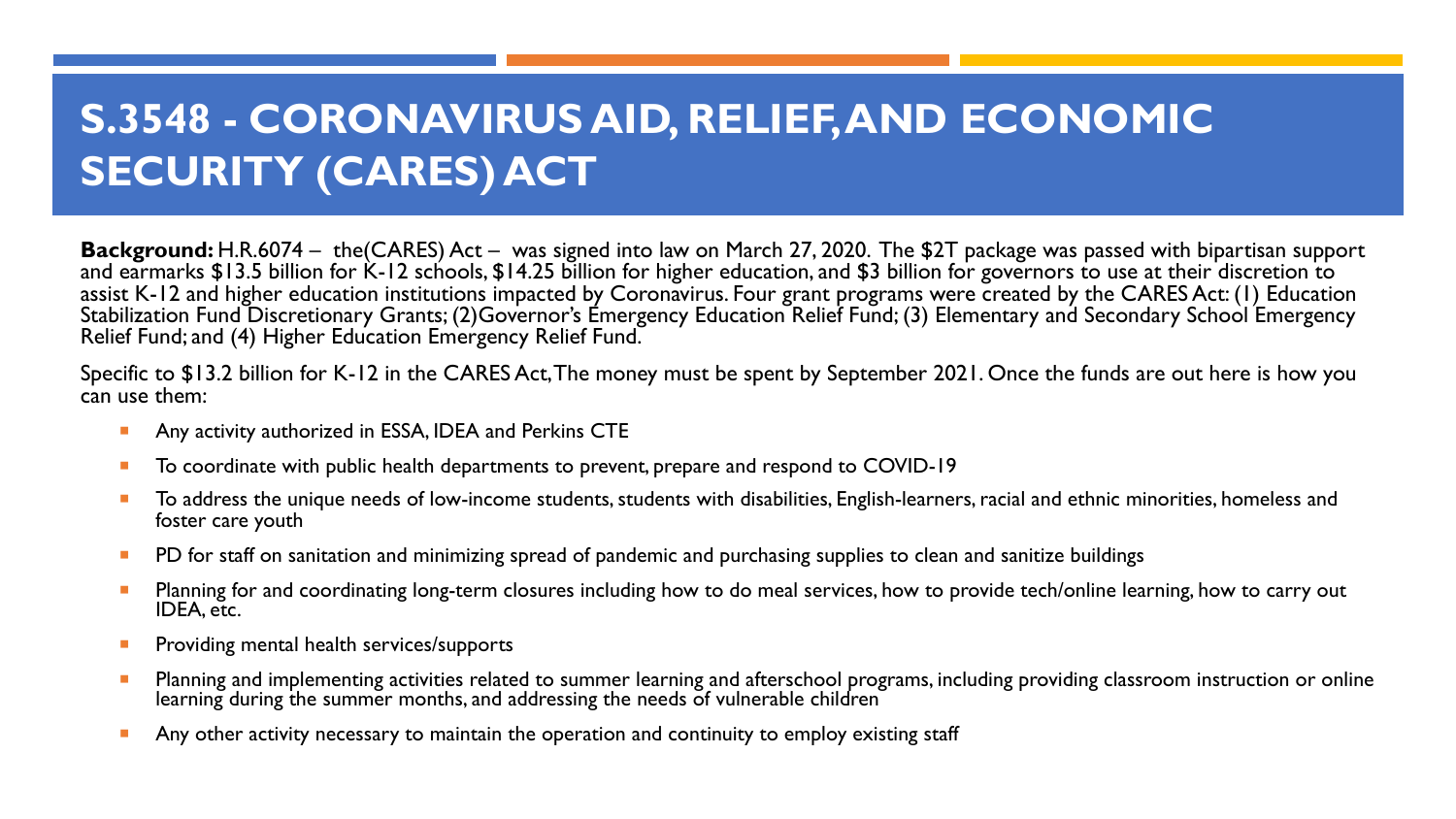#### **S.3548 - CORONAVIRUS AID, RELIEF, AND ECONOMIC SECURITY (CARES) ACT CONTINUED**

#### **Beyond K-12, the bill provides:**

- \$15.5 billion for the Supplemental Nutritional Assistance Program;
- \$8.8 billion for Child Nutrition Programs to help ensure students receive meals when school is not in session;
- \$3.5 billion for Child Care and Development Block Grants, which provide child-care subsidies to low-income families and can be used to augment state and local systems;
- **\$750 million for Head Start early-education programs;**
- \$100 million in Project SERV grants to help clean and disinfect schools, and provide support for mental health services and distance learning;
- \$69 million for schools funded by the Bureau of Indian Education; and
- \$5 million for health departments to provide guidance on cleaning and disinfecting schools and day-care facilities.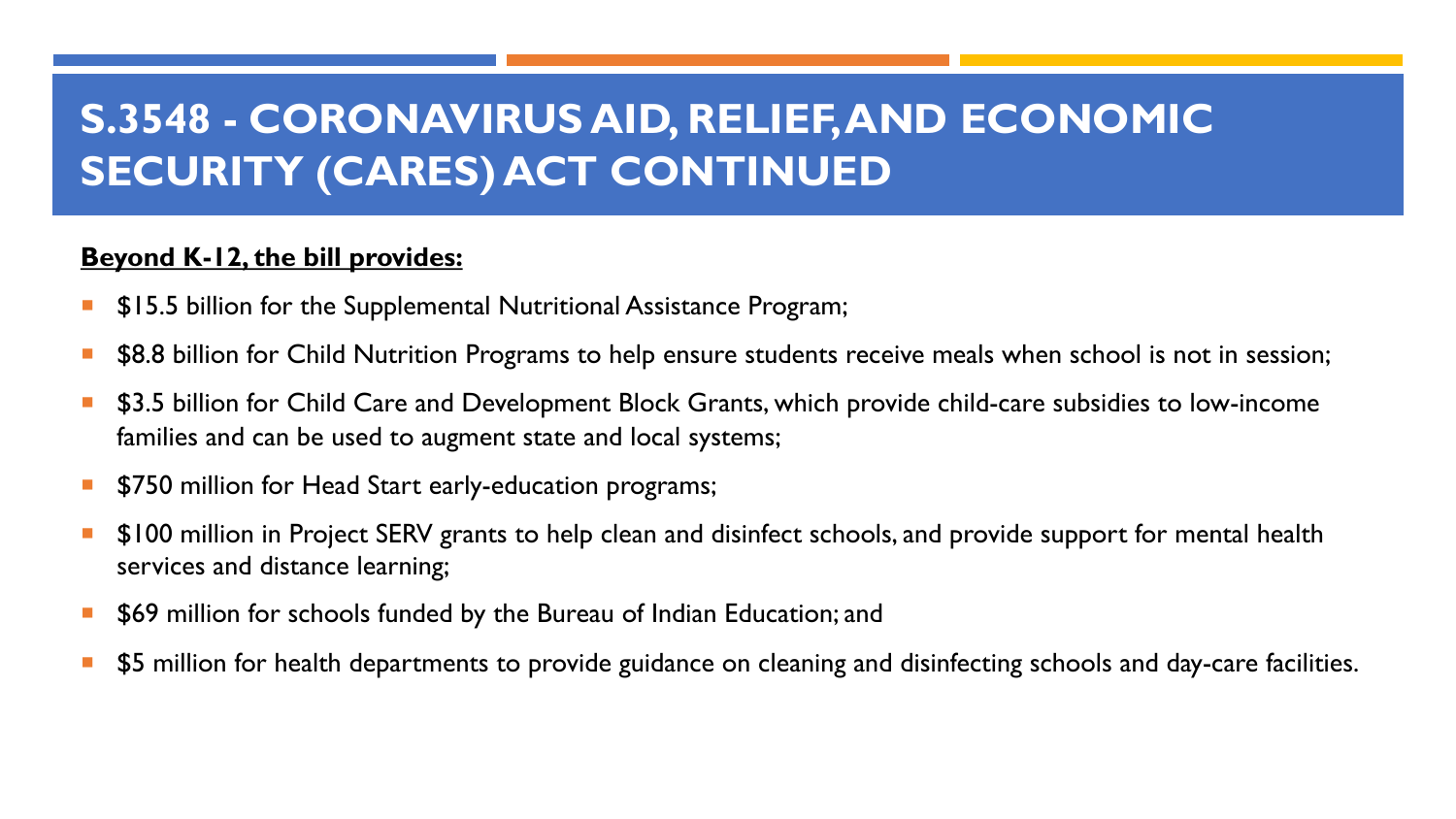#### Table 3. Estimated State Grants Based on Draft Language for an Elementary and Secondary School Emergency Relief Fund

| Dollars in thousands |                                         |                                                                                             |  |  |
|----------------------|-----------------------------------------|---------------------------------------------------------------------------------------------|--|--|
| <b>State</b>         | <b>Estimated</b><br><b>Grant Amount</b> | Percentage<br><b>Share of Total</b><br><b>Funds</b><br>Available for<br><b>State Grants</b> |  |  |
| Alahama              | \$216,948                               | 1.64%                                                                                       |  |  |
| Alaska               | \$38,408                                | 0.29%                                                                                       |  |  |
| Arizona              | \$277,423                               | 2.10%                                                                                       |  |  |
| Arkansas             | \$128,759                               | 0.97%                                                                                       |  |  |
| California           | \$1,647,306                             | 12.45%                                                                                      |  |  |
| Colorado             | \$120,994                               | 0.91%                                                                                       |  |  |
| Connecticut          | \$111,068                               | 0.84%                                                                                       |  |  |
| Delaware             | \$43.493                                | 0.33%                                                                                       |  |  |
| District of Columbia | \$42,006                                | 0.32%                                                                                       |  |  |
| Florida              | \$770,248.                              | 5.82%                                                                                       |  |  |
| Georgia              | \$457,170                               | 3.46%                                                                                       |  |  |
| Hawaii               | \$43,385                                | 0.33%                                                                                       |  |  |
| Idaho                | \$47,855                                | 0.36%                                                                                       |  |  |
| Illinois             | \$569,467                               | 4.30%                                                                                       |  |  |
| Indiana              | \$214,473                               | 1.62%                                                                                       |  |  |

 $^5$  The requirement to determine state grants with no hold harmless provisions applied is in Section 1122(c)(3) of the ESEA. For more information on Title I-A formulas, see CRS Report R44461, Allocation of Funds Under Ti Secondary Education Act.

| lowa<br>Kansas      | \$71.626<br>\$84,529 | 0.54% |
|---------------------|----------------------|-------|
|                     |                      |       |
|                     |                      | 0.64% |
| Kentucky            | \$193,187            | 1.46% |
| Louisiana.          | \$286,980            | 2.17% |
| Maine               | \$43,793             | 0.33% |
| Maryland            | \$207,834            | 1.57% |
| Massachusetts       | \$214.894            | 1.62% |
| Michigan            | \$389,797            | 2.95% |
| Minnesota           | \$140, 137           | 1.06% |
| Mississippi         | \$169,883            | 1.28% |
| Missouri            | \$208,443            | 1.58% |
| Montana             | \$41,295             | 0.31% |
| Nebraska            | \$65,085             | 0.49% |
| Nevada              | \$117,185            | 0.89% |
| New Hampshire       | \$37,641             | 0.28% |
| New Jersey          | \$310,371            | 2.35% |
| New Mexico          | \$108,575            | 0.82% |
| New York            | \$1,037,046          | 7.84% |
| North Carolina      | \$396,312            | 3.00% |
| North Dakota        | \$33,298             | 0.25% |
| Ohio                | \$489,205            | 3.70% |
| Oklahoma            | \$160,950            | 1.22% |
| Oregon              | \$121,099            | 0.92% |
| Pennsylvania        | \$523,807            | 3.96% |
| <b>Puerto Rico</b>  | \$349,113            | 2.64% |
| <b>Rhode Island</b> | \$46,350             | 0.35% |
| South Carolina      | \$216,311            | 1.64% |
| South Dakota        | \$41,295             | 0.31% |
| Tennessee           | \$259,891            | 1.96% |
| Texas               | \$1,285,886          | 9.72% |
| Utah                | \$67,822             | 0.51% |
| Vermont             | \$31,148             | 0.24% |
| Virginia            | \$238,599            | 1.80% |
| Washington          | \$216,892            | 1.64% |

# S.3548 - STATE-BY-STATE ESTIMATES OF SECONDARY SCHOOL EMERGENCY R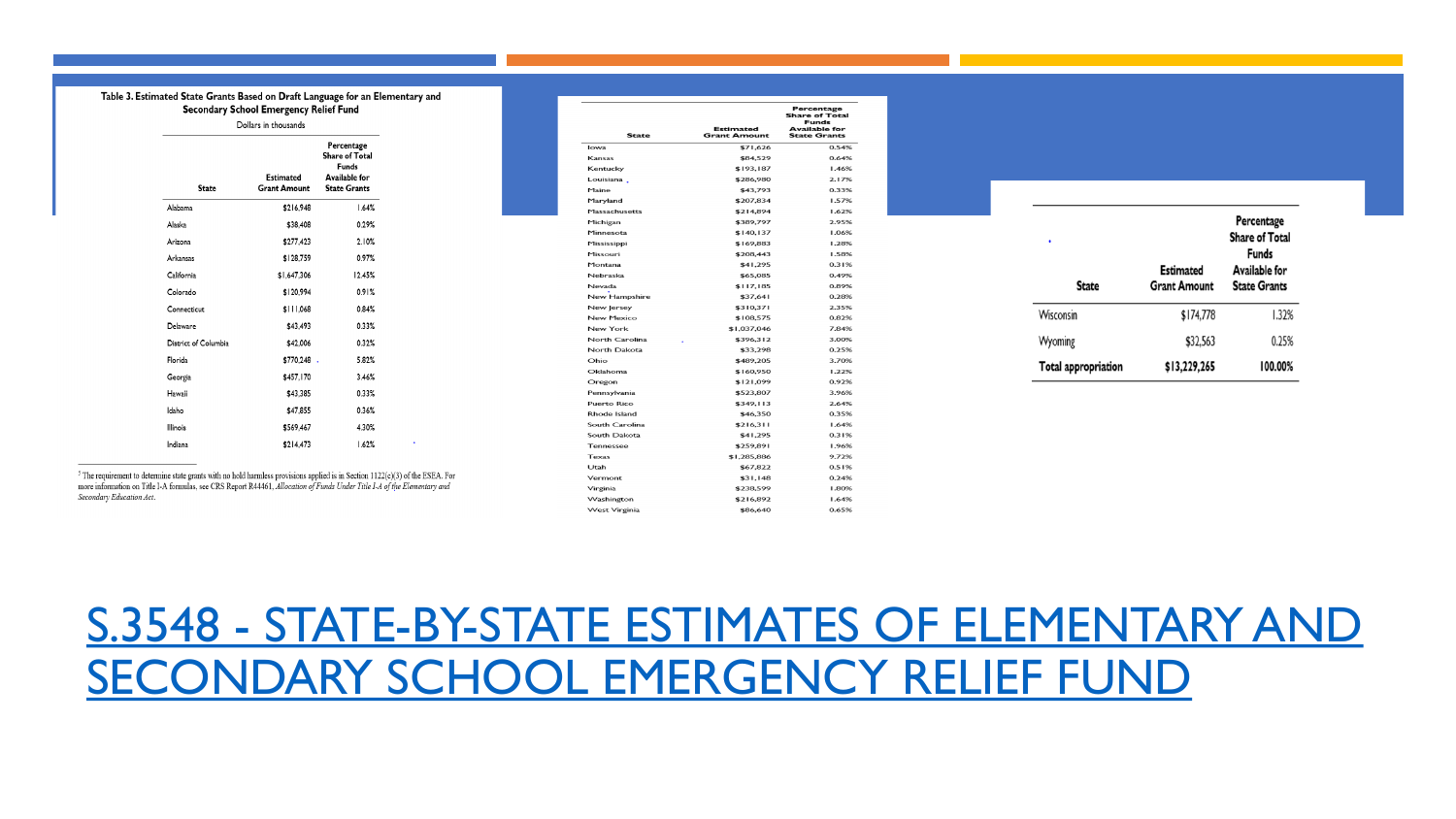Table 2. Estimated State Grants Based on Draft Language for a Governor's Emergency **Education Relief Fund** 

Dollars in thousands

S.3548 - STATE-BY-STATE ESTIMATES OF GOVERNOR'S EMERGENCY RELIEF **FUND** 

| <b>Estimated</b><br><b>Grant Amount</b> | Percentage<br><b>Share of Total</b><br><b>Funds</b><br><b>Available for</b><br><b>State Grants</b> |  |
|-----------------------------------------|----------------------------------------------------------------------------------------------------|--|
| \$48,907                                | 1.66%                                                                                              |  |
| \$6,376                                 | 0.22%                                                                                              |  |
| \$69,248                                | 2.34%                                                                                              |  |
| \$30,722                                | 1.04%                                                                                              |  |
| \$354,923                               | 12.02%                                                                                             |  |
| \$43,904                                | 1.49%                                                                                              |  |
| \$27,927                                | 0.95%                                                                                              |  |
| \$7,920                                 | 0.27%                                                                                              |  |
| \$5,808                                 | 0.20%                                                                                              |  |
| \$173,674                               | 5.88%                                                                                              |  |
| \$105,448                               | 3.57%                                                                                              |  |
| \$9,704                                 | 0.33%                                                                                              |  |
| \$15,709                                | 0.53%                                                                                              |  |
| \$108,521                               | 3.67%                                                                                              |  |
| \$61,782                                | 2.09%                                                                                              |  |
| \$26,304                                | 0.89%                                                                                              |  |
| \$26,181                                | 0.89%                                                                                              |  |
| \$43,795                                | 1.48%                                                                                              |  |
| \$50,305                                | 1.70%                                                                                              |  |
| \$9,301                                 | 0.31%                                                                                              |  |
| \$45,681                                | 1.55%                                                                                              |  |
| \$51,011                                | 1.73%                                                                                              |  |
| \$89,700                                | 3.04%                                                                                              |  |
| \$43,581                                | 1.48%                                                                                              |  |
|                                         |                                                                                                    |  |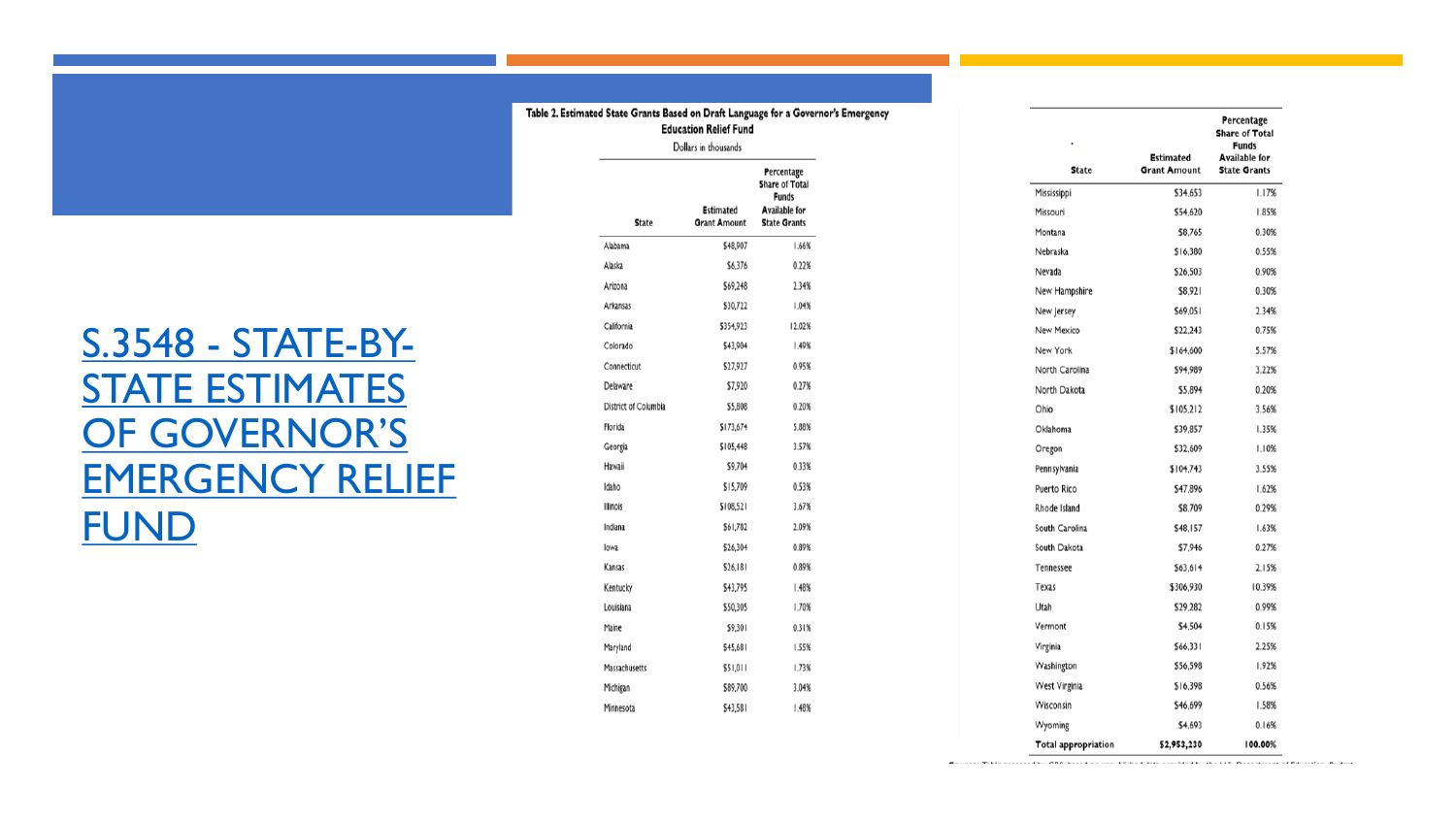#### **NE[W RESOURC](http://asbointl.org)E: AASA & [ASBO FAQS](http://aasa.org)**

Since the start of the pandemic, AASA and the Association of School Business worked to collect and respond to the variety of questions we have received a federal response, and what it means for schools in terms of implementation and compliance. To broadly discrementation this intelligence to our members, we have created this Frequently Asked Que your COVID education policy needs.

Specifically, the resource overviews COVID questions that relate to School Funding, and school procurement, HR, and employee benefits. You can acce Additionally, please continue to submit your questions through our ongoing Yost eyost@asbointl.org and Noelle Ellerson Ng nellerson@aasa.org).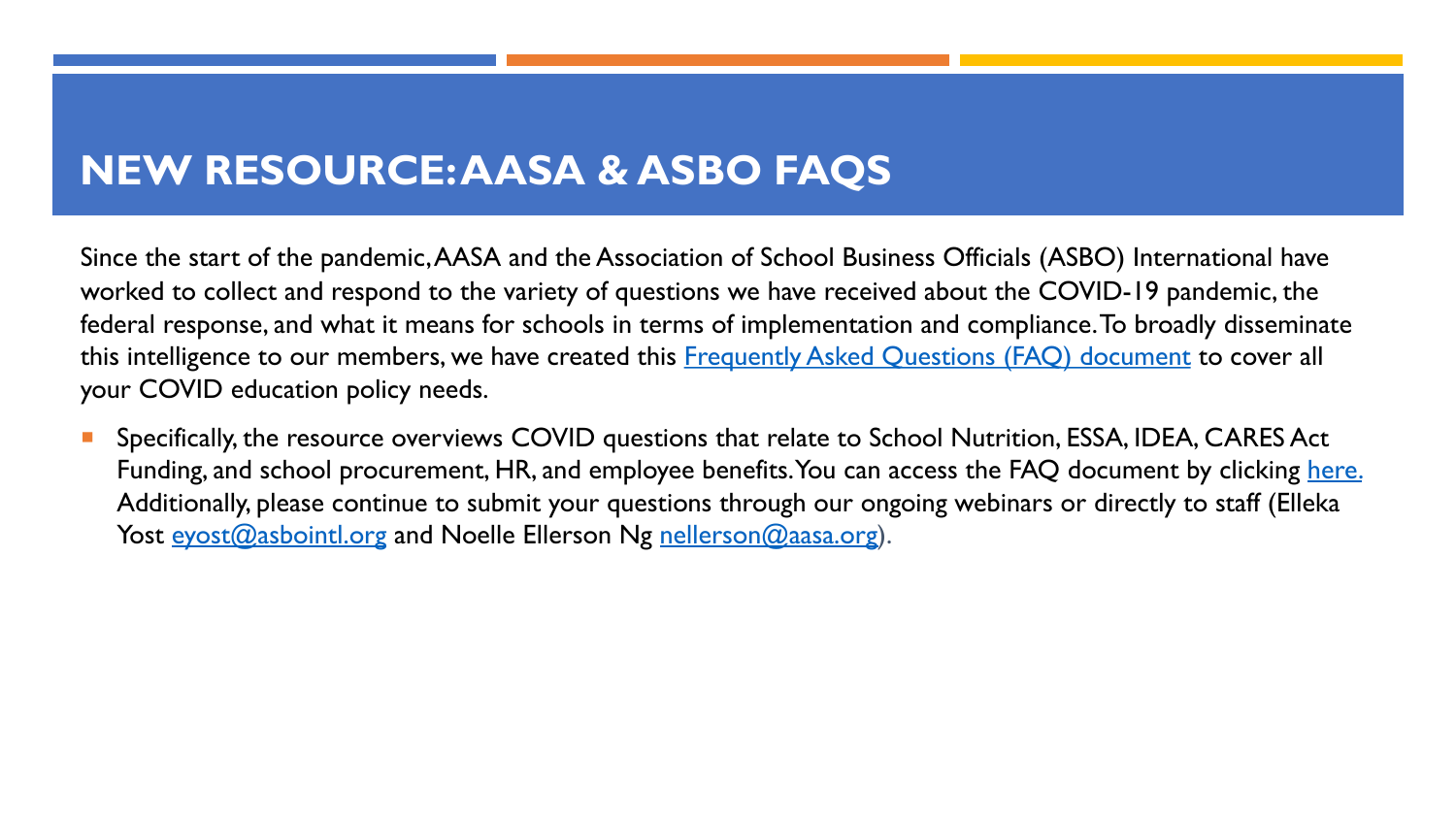#### **NEW RESOURCE: AASA & ASBO FAQS**

AASA—The School Superintendents Association and the Association of Scho (ASBO) have worked up estimates of how much it will cost for districts to in recommended by the CDC to combat Covid-19.

Specifically, the average school district (defined for this purpose as 3,659 stud 329 staff members and 40 buses transporting at 25% capacity), will have to sp safety protocols needed to bring students back into classrooms). This cost was costs:

- **1.** Health monitoring, cleaning and disinfecting
- 2. Additional staff to carry out health and safety protocols
- 3. Personal Protective Equipment
- 4. Providing transportation and childcare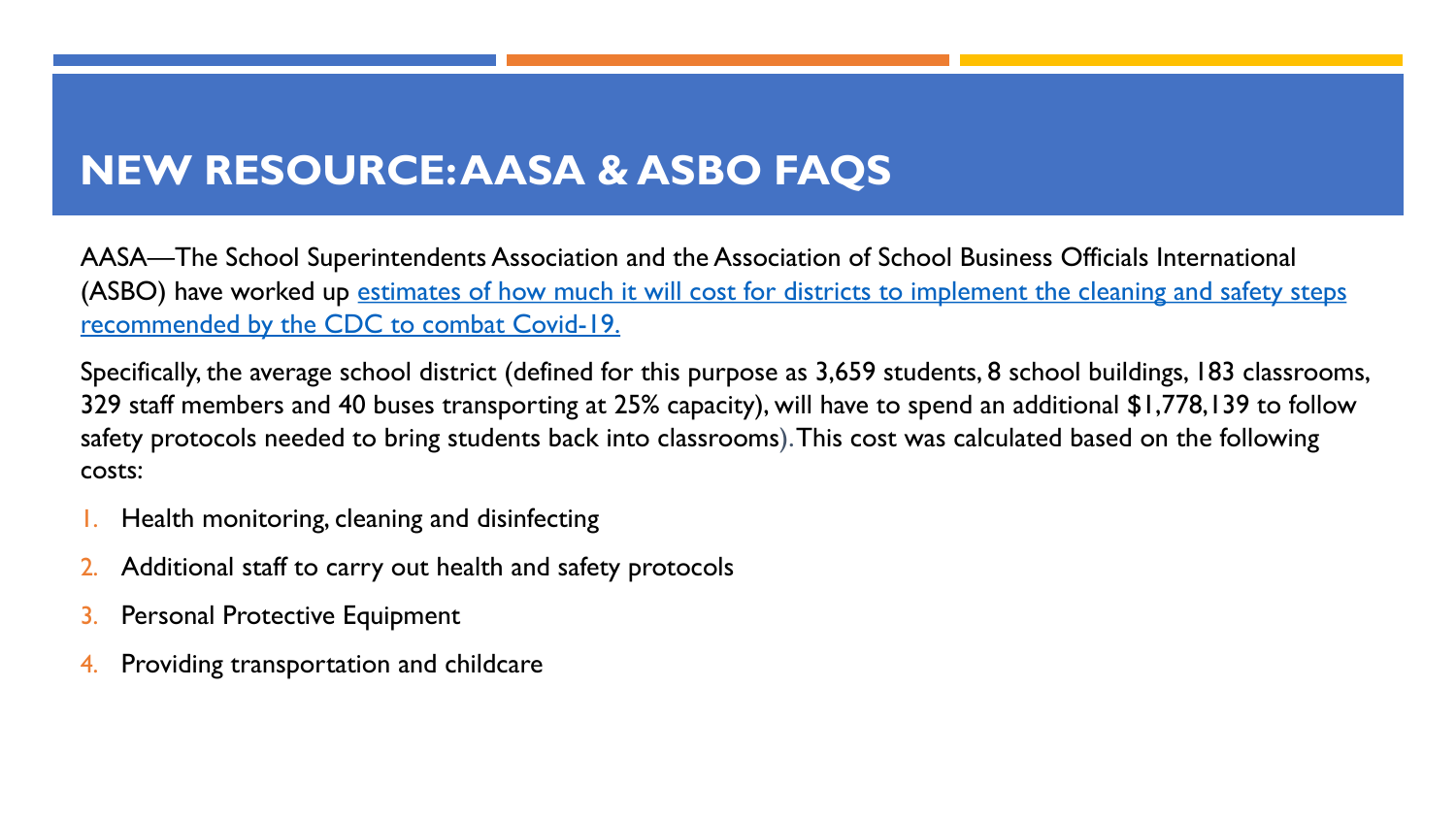#### **S.3548 - CORONAVIRUS AID, RELIEF, ANI SECURITY (CARES) ACT EQUITABLE SE**

On April 1, the U.S. Dept. of E[d issued guidan](https://aasa.org/uploadedFiles/AASA_Blog(1)/Equitable%2520Services%2520ADVOCACY%2520TEMPLATE.docx)ce on the provision of equitable \$13.5B in CARES funding. Specifically, the department is doubling down on its schools would be able to count all students, not just low-income students, in funding for equitable services.

- USED's decision to not distribute equitable service on be based on pover broader, all-encompassing enrollment count – will disproportionately funn regardless of need and to undercut the dollars going to public schools thr change will mean that high poverty students in public schools will be gene private schools
- To help WASA engage on this important issue, AASA has created a quick to message with Congress about how the flawed interpretation's will circu you need to complete the template email is your name, district name, and (2019-20 school year) Title I and Title II set asides for equitable services. T please reach out to either your state association, or me at crogers@aasa.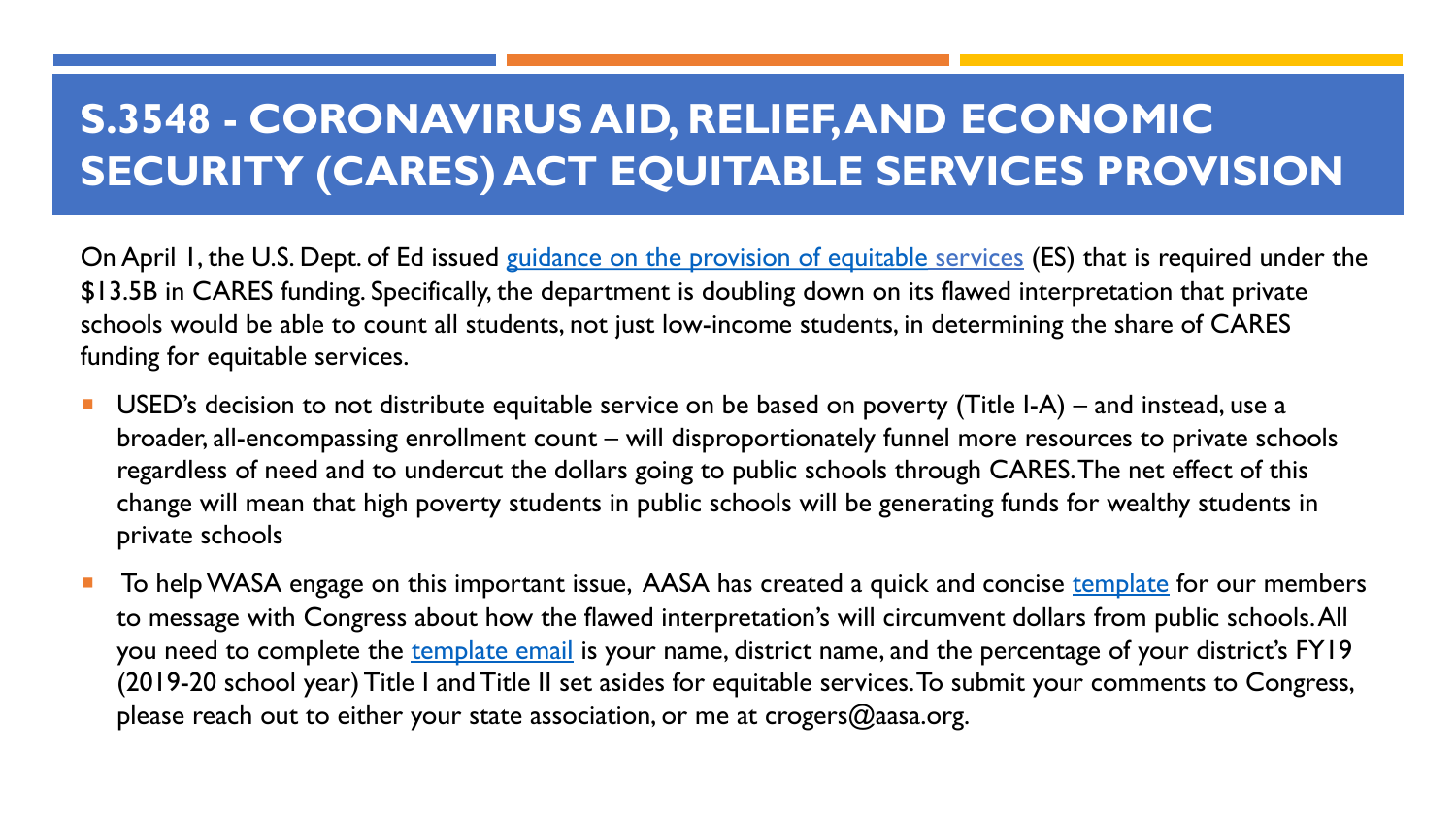#### **H.R. 266 - \$484B 'INTERIM' ECONOMIC R RELEASED**

- **Overview:** On April 24, 2020 the Senate passed **H.R. 266** commonly referred to Specifically, the measure includes \$321 billion for the Paycheck Protection Program to the Small Business Administration (SBA) for programs associated with smaller b owned businesses, disaster loans, and the emergency economic injury grants program. billion for hospitals, and \$25 billion for COVID-19 testing.
- **Takeaway:** In response to the passage of the bill, AASA requested the following funding priorities in the next stimulus parameters  $\overline{\phantom{a}}$ 
	- \$175 billion for K12 education at the state level:
	- \$13 billion for IDEA;
	- **SI2 billion for Title I:**
	- \$2 billion in funding to the E-rate program; and
	- Payroll tax credit for "emergency paid leave" for our school employees impacte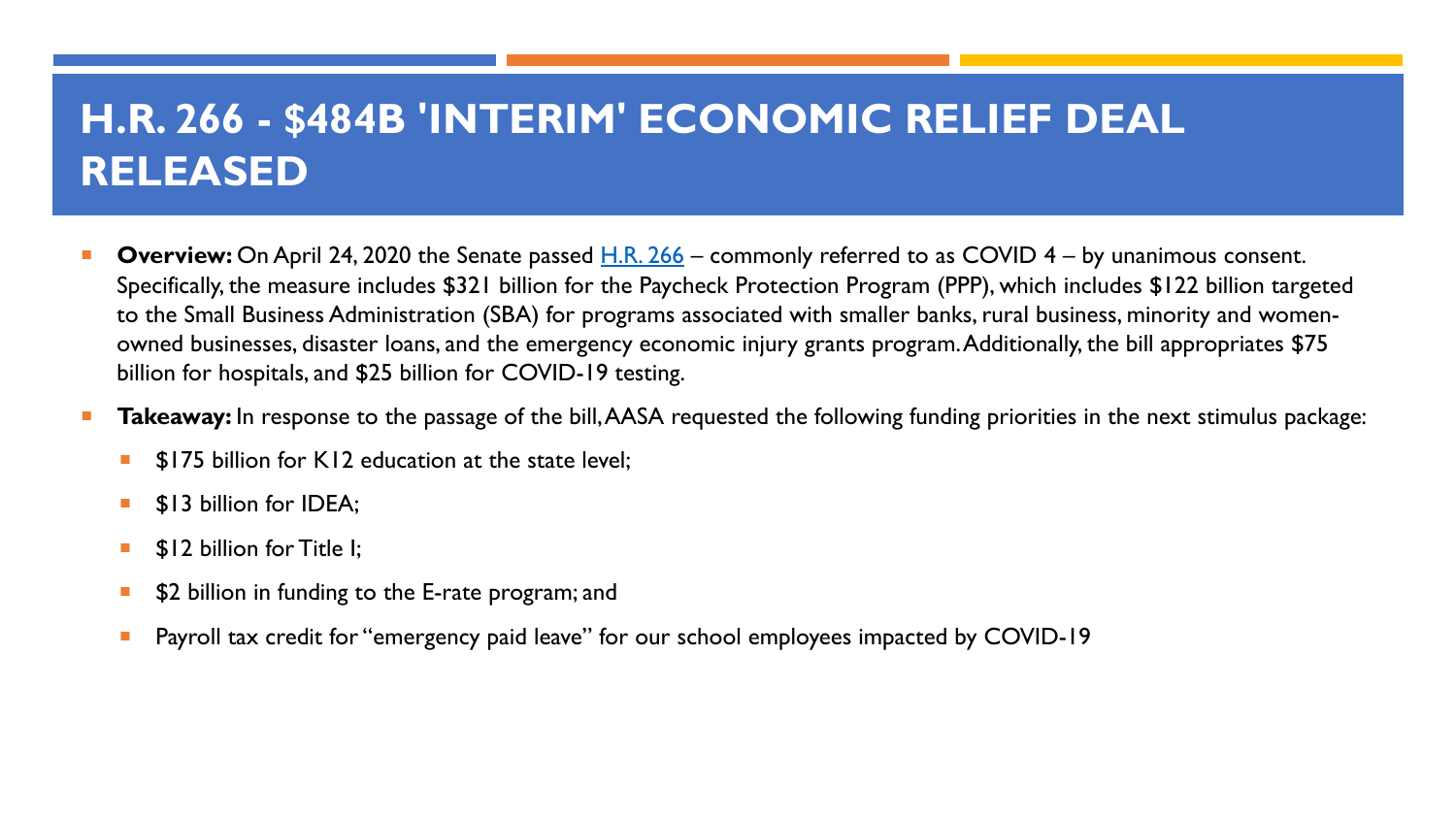**Background:** Last month, House Democrats introduced and passed H.R.6800 – the (HEROES) Act. Overall, the HEROES Act exceeds over \$3 trillion in aid, and is scheduled for a vote in the House later this week.

As an overview of the legislation, the proposal would allocate \$1 trillion for states and local governments, and \$10 billion to the small business grants program. Furthermore, the bill would send another round of direct checks to Americans and extend the additional \$600 a week in enhanced unemployment benefits past July. Additionally, \$175 billion would go to health care providers to reimburse them for coronavirus-related expenses and lost revenue, and support testing efforts. The bill also allocates \$100 billion for an Emergency Rental Assistance program that would provide funding to states, territories, counties, and cities to help renters pay rent and utility bills during the pandemic.

For education, HEROES calls for \$90 billion in grants to governors to distribute among K-12 schools and public colleges to deal with the coronavirus pandemic. The breakdown of HEROS education funding is listed below:

- ¡ **\$58 billion for K12 LEAs;**
- ¡ **\$27 billion for public institutions of higher education;**
- ¡ **\$4 billion for governors to support K12, higher education and related activities; and**
- ¡ **\$5 billion for activities related to closing the digital Homework Gap by funding Wi-Fi hotspots and other connected devices. These connectivity services would be administered through the FCC E-rate program, though our understanding is that appropriators are capping E-rate at \$1.5 billion**.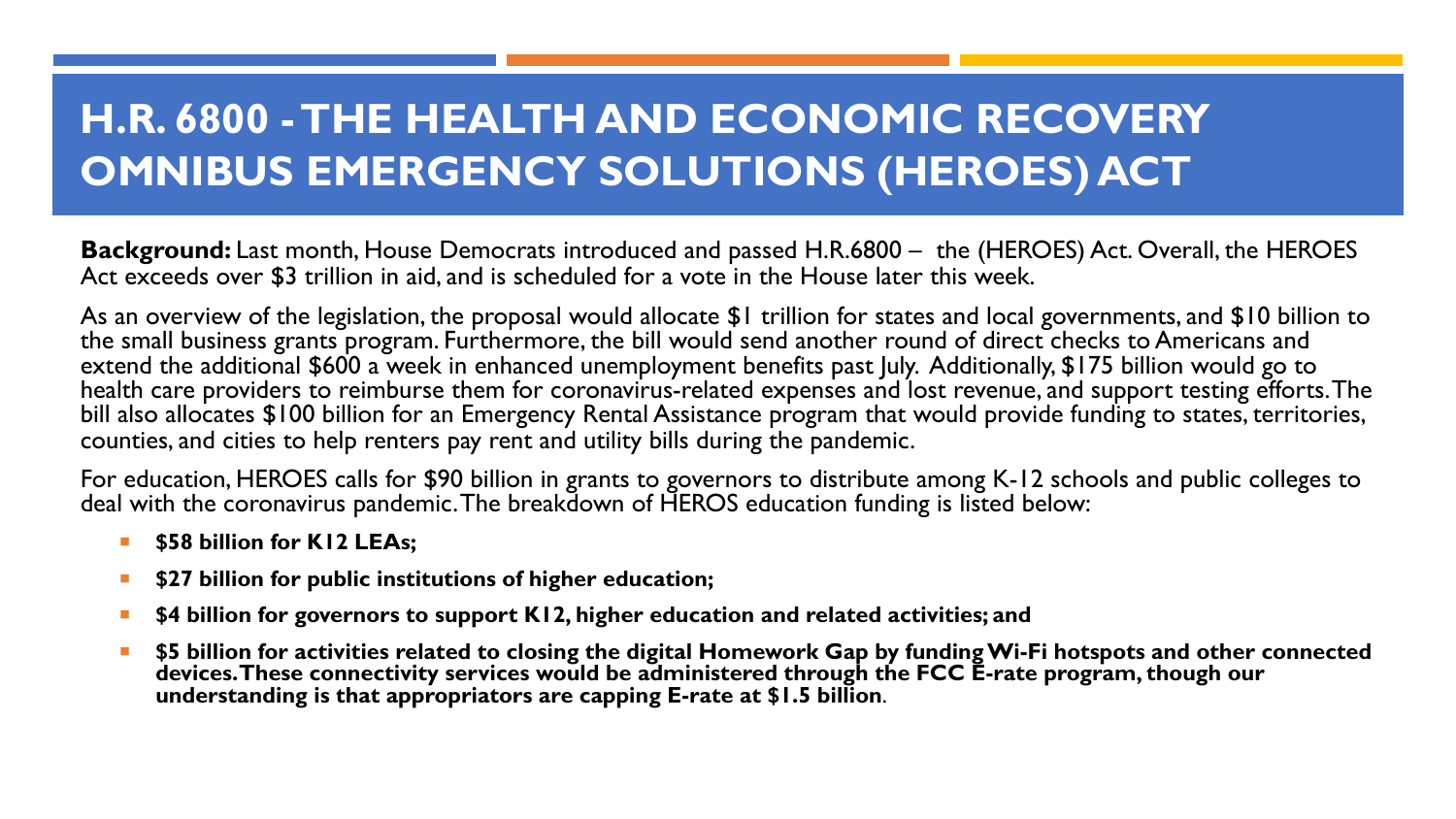- **Equity for Recovery Rebates:** The bill includes next round of direct stimulus payments establishes payments that are equal for adults and children.
- **Expanded CTC, EITC, and CDCTC:** The bill would make the Child Tax Credit (CTC) fully refundable in tax year 2020 and also would raise the amount of the credit to \$3,000 per child and \$3,600 per child under the age of 6. The Earned Income Tax Credit (EITC) would be expanded for childless workers by reducing the age of eligibility from 25 to 19
- **<u><b>Increased Medicaid FMAP:**</u> The bill increases Federal Medical Assistance Percentage (FMAP) payments to state Medicaid programs by 14 percentage points through June 30, 2021.
- **Expanded Housing Assistance:** The bill includes an eviction moratorium for a year and requires a 30-day notice of eviction once the moratorium ends.
- **Expanded Nutrition Assistance:** The bill includes \$10 billion for SNAP and increases the benefit level by 15 percent and the minimum SNAP benefit from \$16 to \$30 per month through September 2021. It also provides \$3 billion for child nutrition programs, \$1.1 billion for WIC, and extends the Pandemic Electronic Benefits Transfer (EBT) program through the summer and until schools reopen.
- ¡ **Update on 501(c) Organizations:** includes all Section 501(c) organizations in the Paycheck Protection Program (PPP). Any nonprofit with 500 or fewer employees will be able to apply for PPP funds.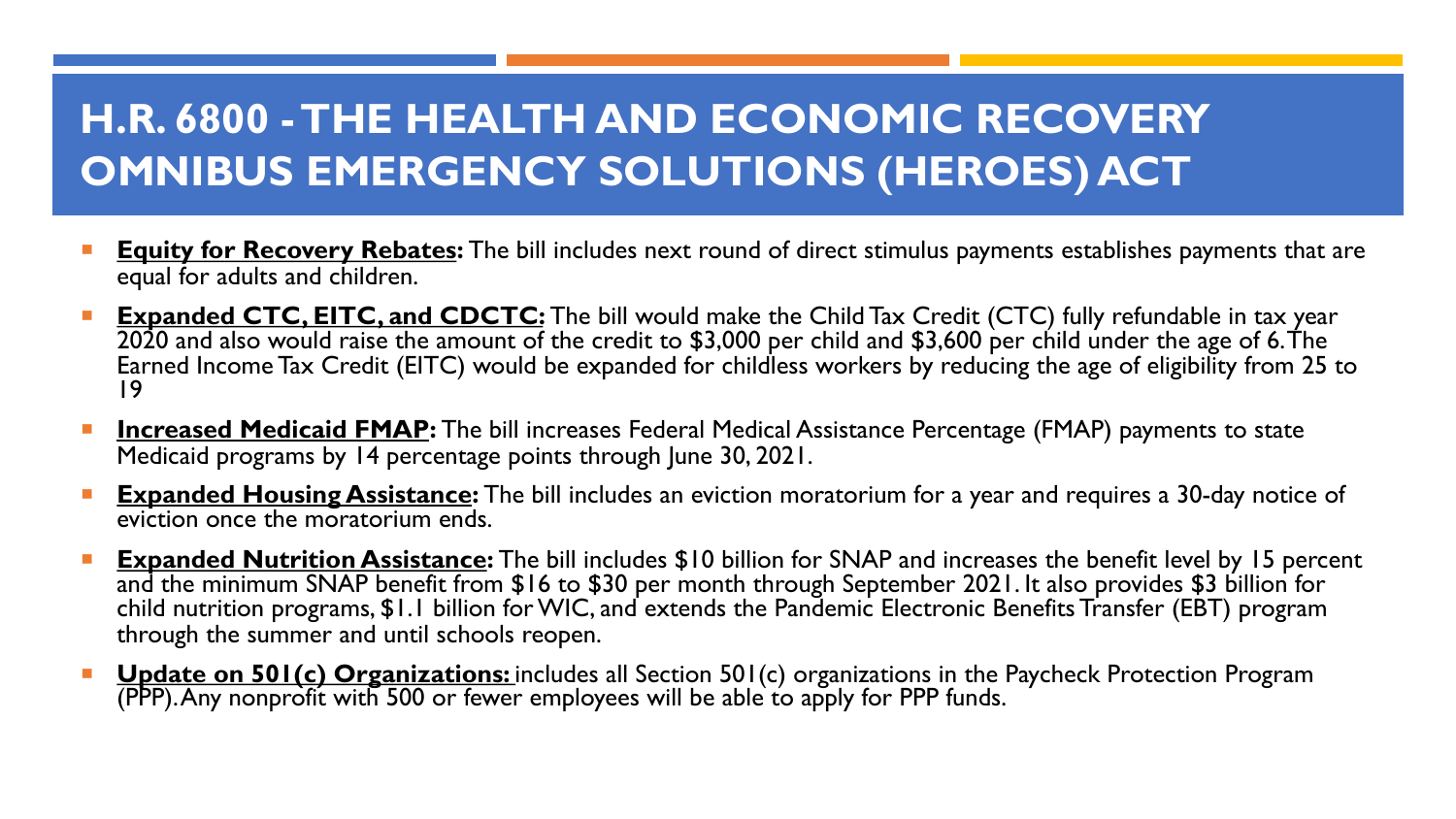- **Allocation:** HEROES funds would be allocated to states based on two things: 61% bases on the state's relative share of the population aged 5-24 and 39% on the state's share of low-income (Title I eligible) children. Of the funds to the governor, 65% must be allocated to LEAs based on their share of Title I funding, and there is no reservation for state departments of education.
- **Use of Funding:** LEAs can use funds for any purpose authorized under ESSA, IDEA, Perkins/CTE, McKinney Vento/homeless Education, and more. Money can be spent until September 30, 2022 and unused funds have to be returned to USED.
- Requirements on States: States that receive a portion of HEROES aid would have to commit to maintaining support for schools and colleges and the terms of collective bargaining agreements. States would also be required to provide assurances that students with disabilities are guaranteed their full rights under IDEA. The bill would also prohibit states from using the stimulus money to provide financial assistance to students who attend private K-12 schools, unless the funds are for special education to children with disabilities.
- **Technical Fixes to CARES:** In making technical fixes to CARES, HEROES rescinds ability of USED to allocate grants to states hardest hit by COVID (DeVos had indicated using funds for 'micro-grants', aka vouchers). HEROES also includes language intended to resolve our issue with the deeply flawed equitable services guidance developed by USED. The fix isn't 100% accurate, but a marker for the longer conversation and a step in the right direction.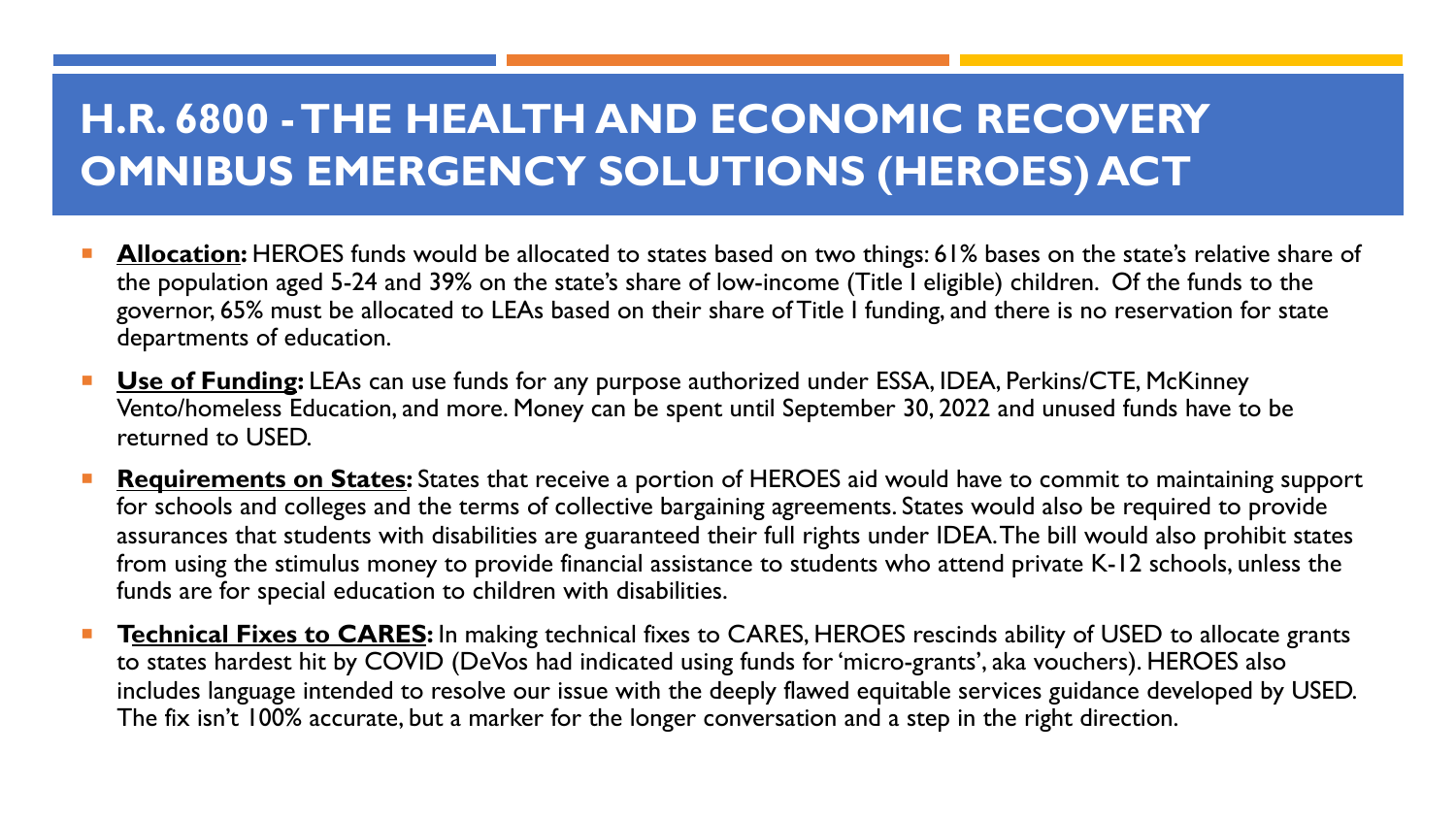#### **H.R. 6800 - THE HEALTH AND ECONOMI OMNIBUS EMERGENCY SOL[UTION](http://send.aasa.org/link.cfm%3Fr=tdjrmq2o5pZ4xhogyOZ2JA~~&pe=hIITQur3zCPbGY-57U5Hce47wIJdJxq4TLdPmzYBEHS2NOnZeG1OtZY04_MMA8Vemh_sG51txczGHVYmw_QnLA~~&t=WeJPaCYgHZVjolyWGIqNJg~~)S (H**

- The bill is, at best, a mixed bag. It has some things we like (we appreciate to both its overall size (a likely nonstarter in the Senate) and specific to educ billion for education and has no flexibility around IDEA. It has good policy and reigning in what DeVos can do related to privatization. We will follow real tell will be in both what the Senate responds with and when.
- Looking Ahead: The House-passed HEROES Act isn't expected to go a and the chamber still doesn't have a timeline for taking up another round Senate Republicans are prioritizing liability protections over pandemic-relative suits in the next legislative To see state by state allocations for the HEROES Act click here. Full detail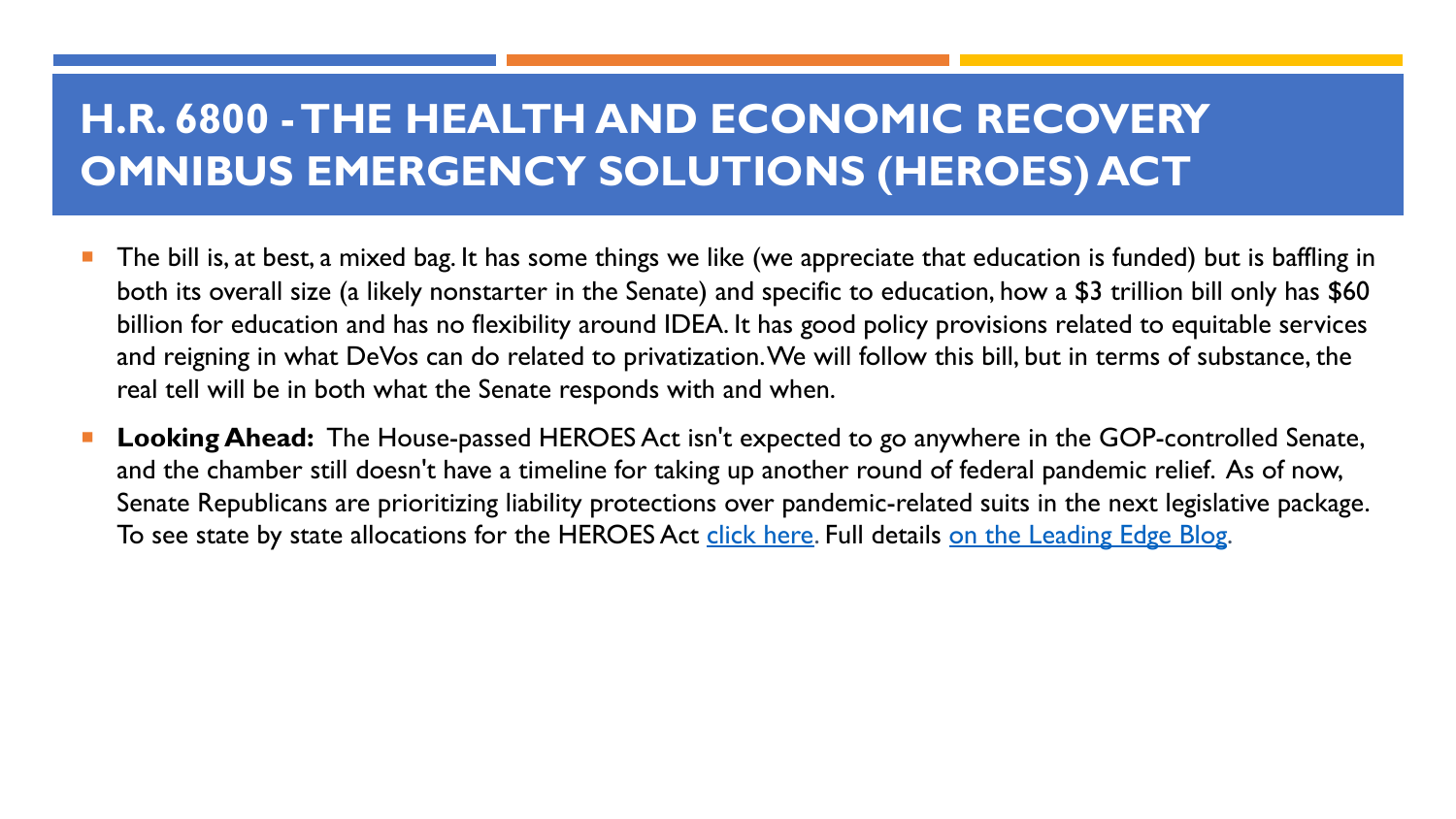Last week, AASA and the [Re]Build America's School Infrastructure Coalition (BASIC) applauded House leaderships' decision to introduce HR2, the Infrastructure and Economic Stimulus package. If the measure passes, the Act will infuse \$100 billion in grants and \$30 billion in bond authority for high-poverty schools that need upgrades to their buildings for safety. Specifically, the measure includes the following provisions: .

- 1. Allocates funds to states in proportion with the dollars that districts receive under Title I. Additionally, under this provision states must match 10 percent of the funds within 10-years of the act.
- 2. Includes language that mandates states have a public online database that outlines the condition of all public school facilities in the state.
- 3. Awards need-based grants to districts based on the poverty level of the school, limitations to raise funds to improve school facilities, and the greatest demonstrated need.
- 4. Allots fiscal 2020 program dollars for efforts related to reopening schools in line with the Centers for Disease Control and Prevention health guidelines. This money can be used to improve digital learning, including expanding access to high-speed broadband.
- 5. Prohibits funding for activities related to improving central offices, athletic stadiums, or other buildings that are not primarily used for instruction and for events where admission is charged to the general public.

Looking ahead, the legislation is expected to pass the House before the July 4th recess, but it will likely face opposition from Senate Republicans.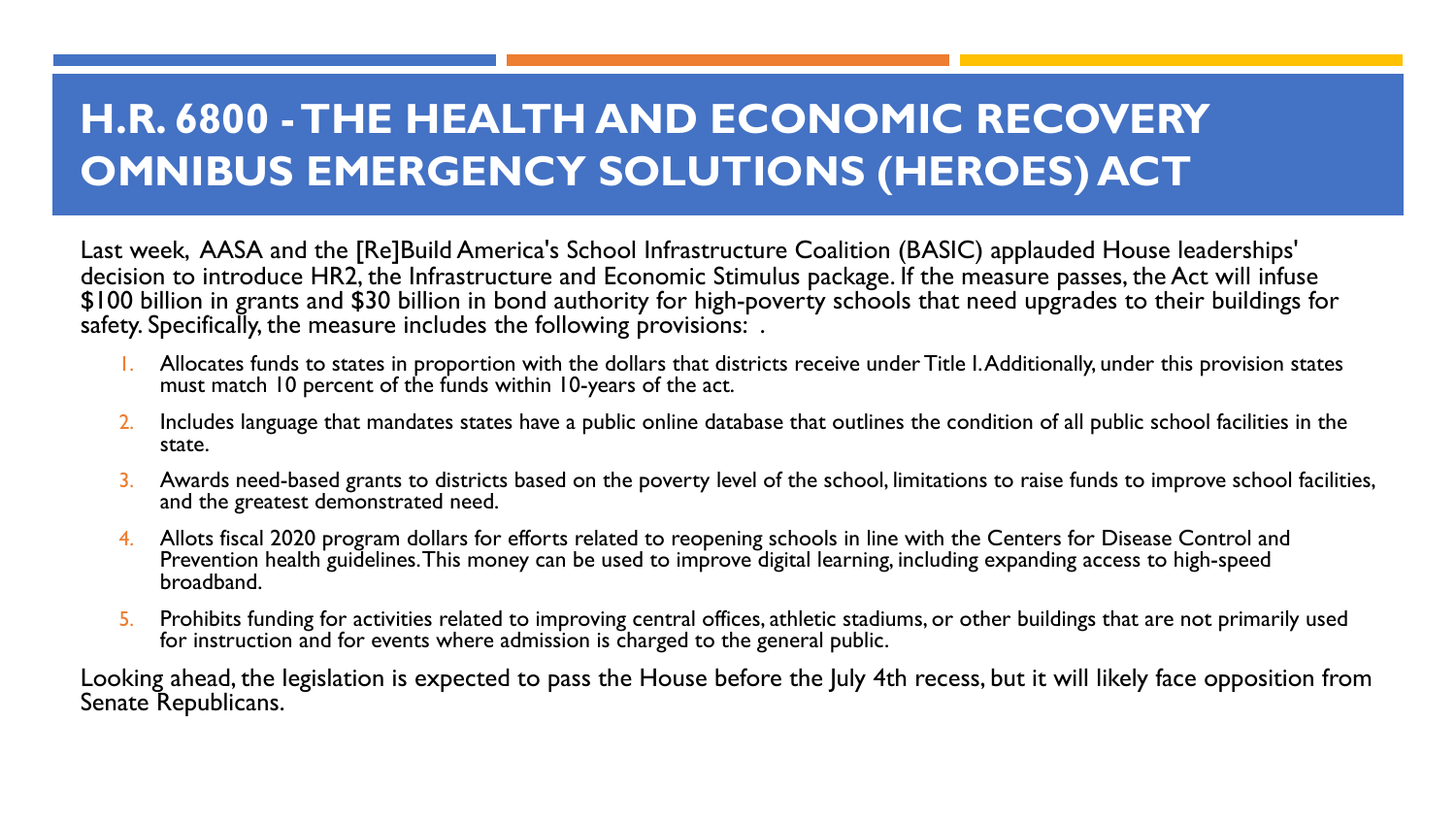#### **COLLABORATION WITH STAND FOR C**

**Background:** Last week, AASA, Stand for Children, and AFT partnered to launch the Public Equation campaign, which is focused on getting parents and superintendents to message of ensuring the next COVID-19 relief package includes \$200 billion in Educat prevent layoffs and the \$4 billion through the E-Rate program needed to ensure You can access the call-to-action by clicking here.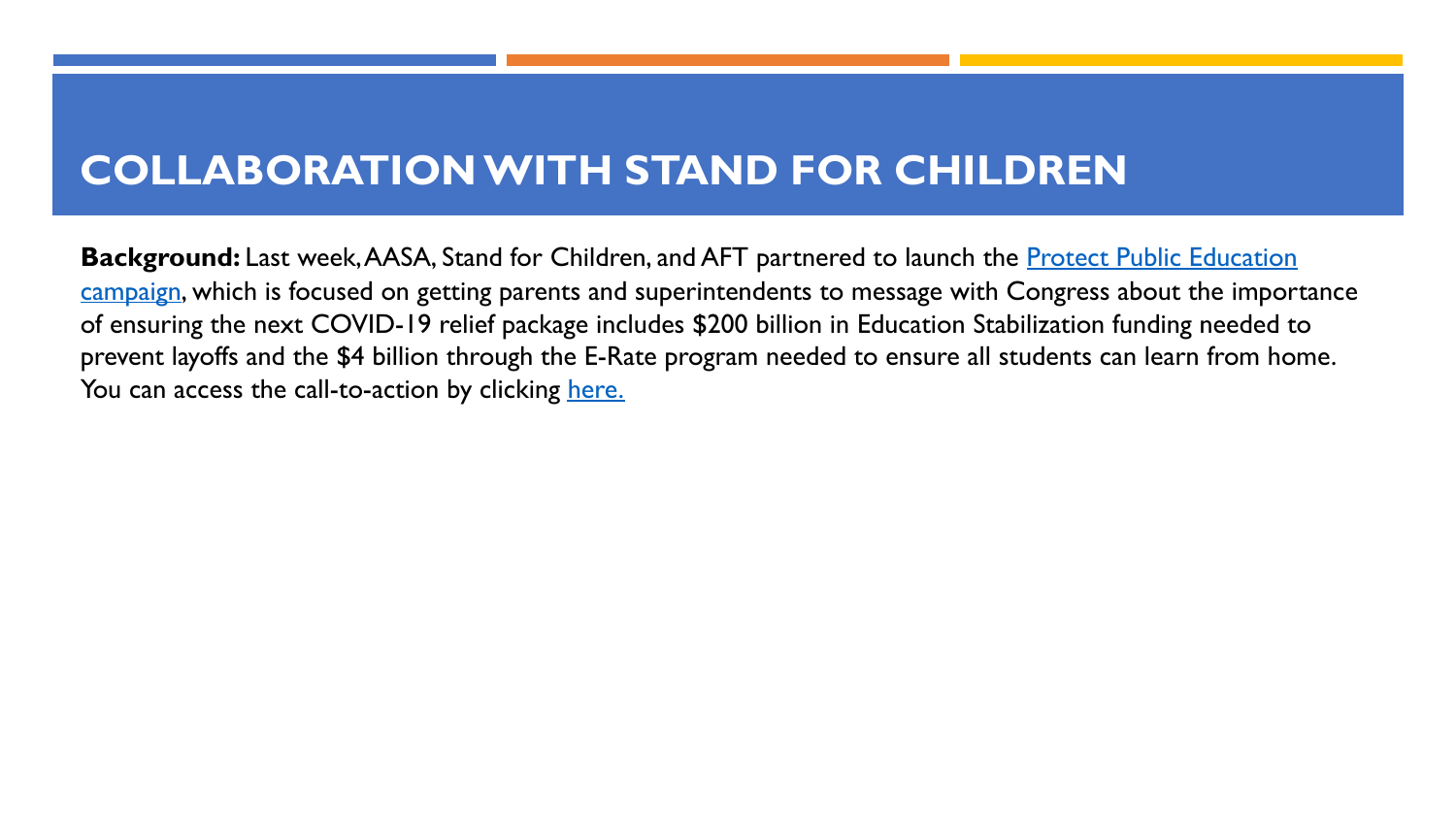## **AASA URG[ES C](https://static1.squarespace.com/static/582f7c15f7e0ab3a3c7fb141/t/5ed69842406e626516a48c5d/1591121988321/2020-05-20+NCPE+Support+Voucher+Language+in+HEROES+Act+FINAL.pdf)ONGRESS TO BLOCK EM FOR PRIVATE SCHOOLS**

**Background:** This week, AASA and the National Coalition for Public schools and than a letter with more than a letter with more than a letter with more than a letter with more than a letter with more than a letter with mor dozen organizations urging Congress to include language in the HEROES Act, emergency funds from being used for private school voucher programs. Speci

"This unprecedented pandemic should not be exploited to promote unac private school vouchers or otherwise divert public funding for private sch effort to prevent funding for private school vouchers allowing for school privation into the next COVID-19 relief package."

Also noteworthy, the letter criticized Sec. DeVos' Rethink K-12 Education Mo program, which allows states to offer families "microgrants" for technology and private remote  $p$ programs. From our perspective, this program would be rife with accountabil relief funds to unqualified, unaccountable online vendors, which by design, car comprehensive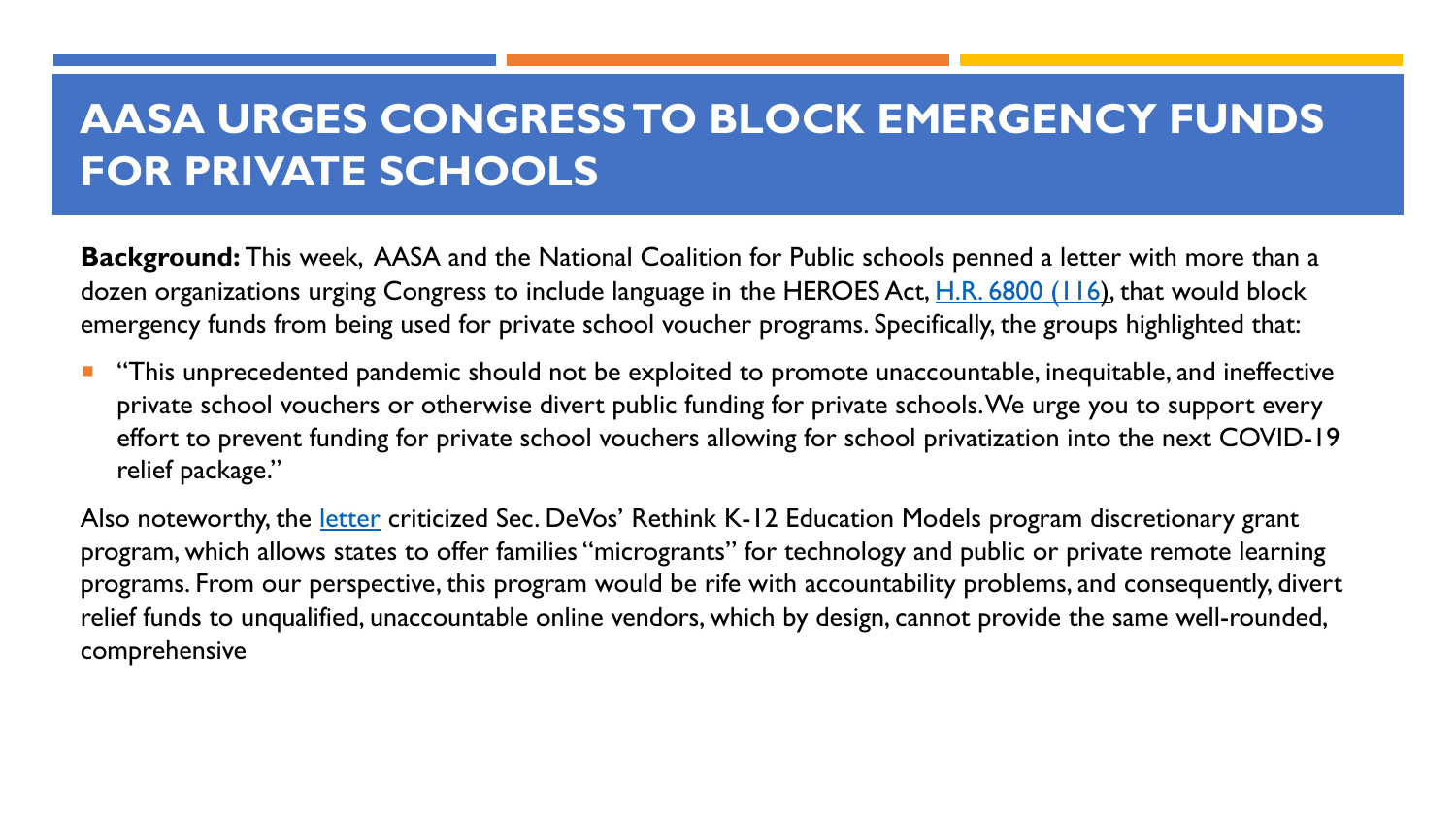#### **AASA ANALYSIS OF TITLE IX REGULATI**

- Last week, the U.S. Department of Education released its long-awaited regulations on Tit successful in stopping the regulations, these rules must be implemented by districts begin important changes from the proposed regulations. Specifically:
	- The regulations allow students in elementary and secondary school can report a Title IX on
	- Schools will be required to ignore all reports of in-school sexual harassment where the st access to a school program or activity.
	- **If an incident of sexual harassment is "so pervasive" that some employee "should have known** across lockers that meets the definition of sexual harassment), then a school can be charge
	- $\blacksquare$  District can continue investigating Title IX incidents that occur off-campus as long as "the standard District respondent and the context in which the sexual harassment occurs."
	- **EXT** Schools will be required to start an investigation with the presumption that no sexual hara
	- **Districts must notify all students, parents or legal guardians of elementary and secondary** s address, electronic mail address, and telephone number of the employee or employees dest
	- **Districts may still use the preponderance standard but may be forced to use the clear and convincing evidence standard** the same standard of evidence for formal complaints against students as for formal complaints against studing faculty.
	- Districts must offer both parties the right to appeal the decision, may not require the part not offer informal resolution unless a formal complaint is filed.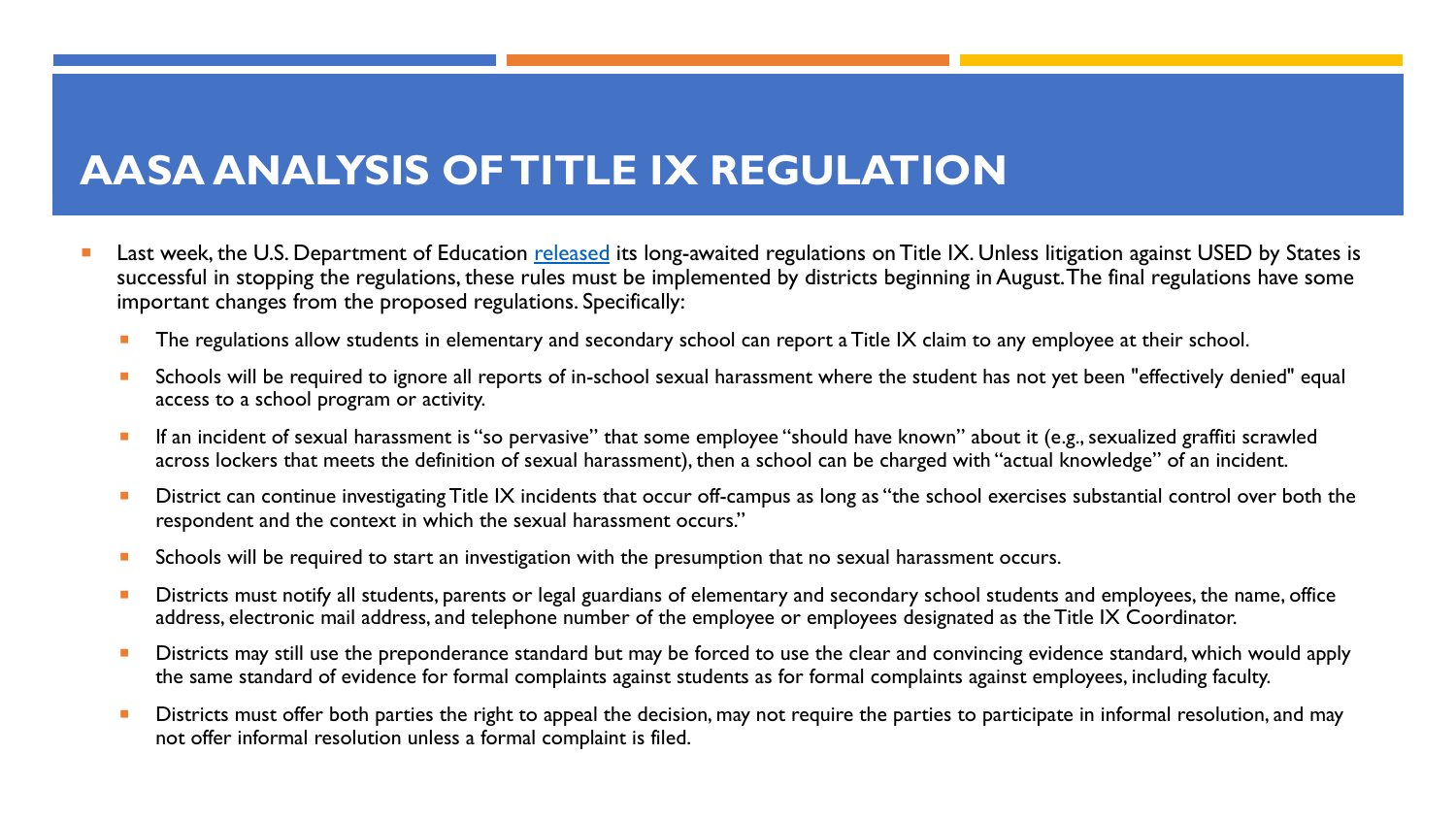#### **U[SDA SCHOOL NUTRITION](https://www.fns.usda.gov/cn/covid-19-cep-deadlines-waiver) WAIVERS (THESE ARE GOOD!)**

#### **AA[SA Advocacy at USDA is](https://www.fns.usda.gov/cn/nationwide-waiver-60-day-reporting-requirements) Paying Off**

- USDA has responded to our request to issue nationwide waivers to help school system leaders continue critic i[ssued the following nationwid](https://www.fns.usda.gov/covid-19/questions-answers-related-covid-19)e waivers:
	- **1. Unexpected School Closures**: In the early days of the pandemic response FNS provided guidance and flexibilit<br>closures.
	- **2. Pandemic EBT**: FNS is allowing states to provide benefits (similar to SNAP or "food stamps") to children who i
	- **3. Nationwide Meal Times Waiver**: FNS is letting meals be served to kids outside traditional times to maximize
	- **4. Nationwide Non-congregate Feeding Waiver**: FNS is allowing meals to be served in non-group settings to set
	- **5. Nationwide Afterschool Activity Waiver**: FNS paused requirements for enrichment activities to accompany
	- **6. Nationwide Meal Pattern Waiver**: FNS is giving states the flexibility to serve meals that do not meet meal pattern requirements when need need need need pattern **Waivers when the needed of the needed**.
	- **7. Nationwide Parent/Guardian Meal Pick-Up Waiver**: FNS is allowing parents/guardians to pick-up meals and **bring the meals**
	- **8. Nationwide Community Eligibility Provision (CEP) Data Waiver**: FNS is extending CEP election, notification
	- **9. Nationwide Waivers of Child Nutrition Monitoring**: FNS extended certain administrative deadlines related
	- **10. Area Eligibility Waivers**: FNS is working with states to increase the availability of meal sites.
	- **11. 60-Day Reporting Waiver**: Under its FFCRA authority, FNS is extending the 60-day reporting deadline for all s sponsoring organizations for January and February 2020.
	- **12.** Child Nutrition Q&As: Information on child nutrition program flexibilities in response to COVID-19, including
- Also noteworthy, all 50 states have been issued an area eligibility waiver to ensure that sc **designation**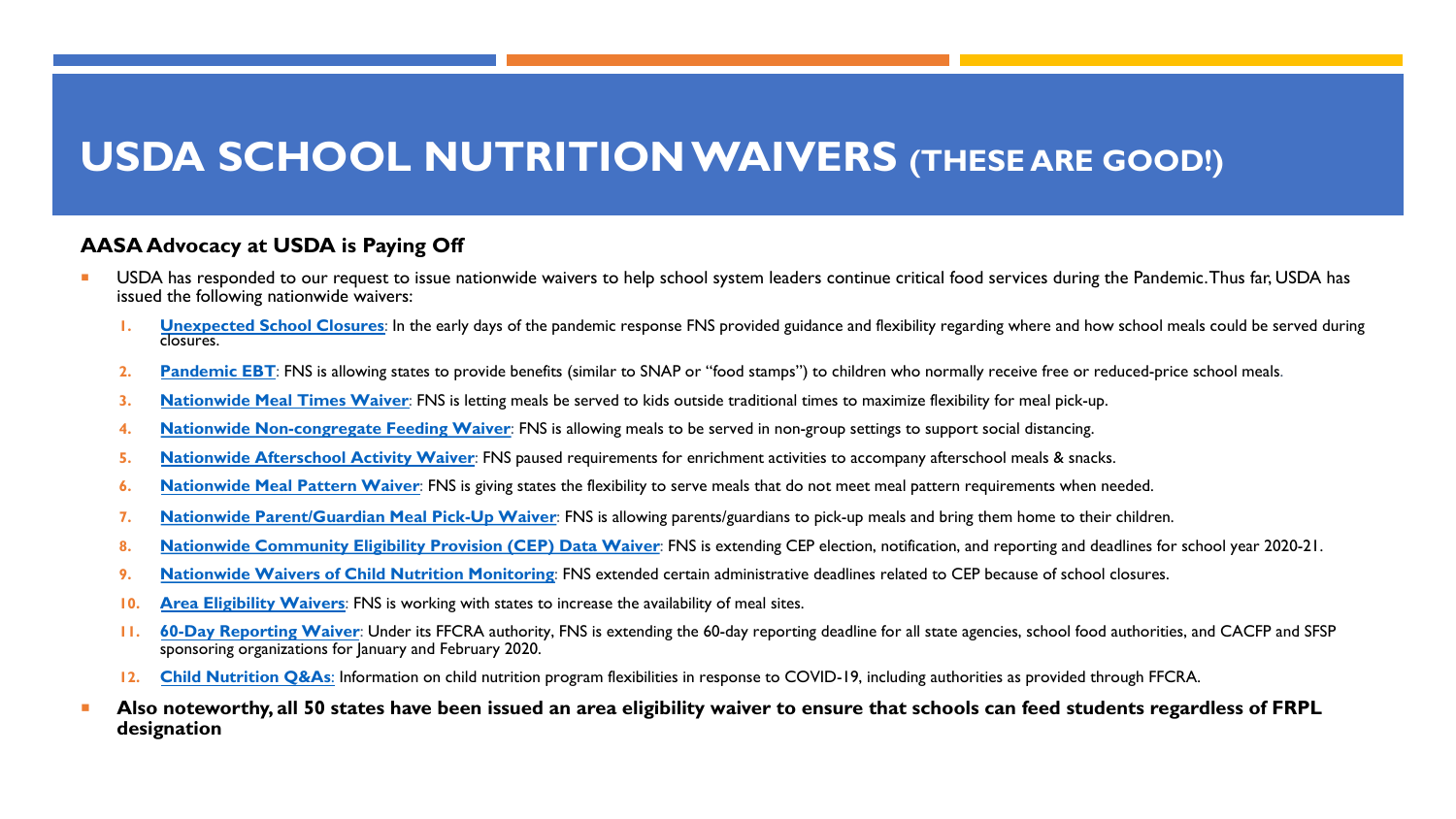#### **ESPINOZA V. MONTANA DEPARTMENT OF REVENUE**

**Context:** In 2015, The Montana Legislature enacted a tax credit program that would've diverted millions of dollars to private schools, including religious private schools.

- The program would've allowed taxpayers to receive a tax credit up to  $$150 in$  return for donating to a Student Scholarship Organization (SSO). Under the State's constitution, Montana has a no-aide clause, which prohibits public dollars from being used to directly or indirectly fund religious education or training. Therefore, the Department of Revenue chose not to implement the state's first voucher program.
- After a round of appeals in the state's lower courts, the Montana Supreme Court ruled that the voucher program benefited religious private schools, and thus invalidated the entire program. Following this decision, several parents appealed the ruling to the SCOTUS claiming that the state's decision violated Free Exercise, Establishment, and Equal Protection clauses of the U.S. Constitution.

**Implications:** Considering the Trinity Lutheran Church Vs. Comer ruling and SCOTUS' conservative leaning, it's likely that SCOTUS will rule in favor of Espinoza.

This has the potential to set a historic precedent that would invalidate many states' no-aide clauses, and thereby open up the flood gates for voucher proponents to expand in states with no-aide provisions. Additionally, the decision could allow private religious institutions to qualify for voucher programs in the states' that currently exclude them as eligible entities.

#### **Next Steps: SCOTUS decision in June.**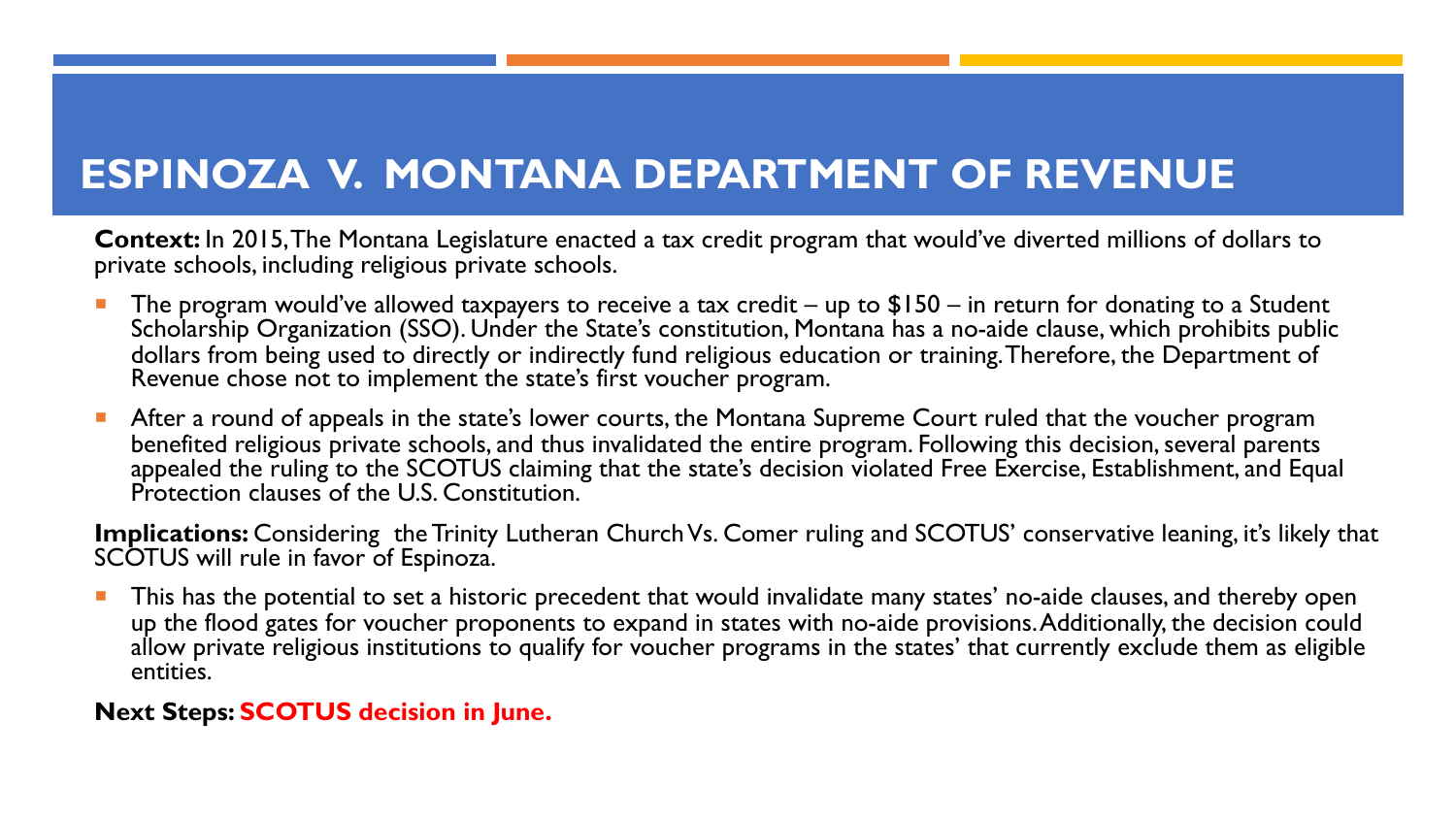# **[GE](http://www.politico.com/tipsheets/morning-education)T INVOLVED, STAY ENG**

- A[ASA Legislative](http://cabinetreport.com/) Team on Twitter
- AASA PEP Talk Podcast
- AASA Policy Blog, The Leading Edge
- Weekly & Monthly Updates
- Websites & Newsletters
	- EdWeek
	- Politics K12
	- Morning Education (Politico)
	- Real Clear Education
	- **Cabinet Report**